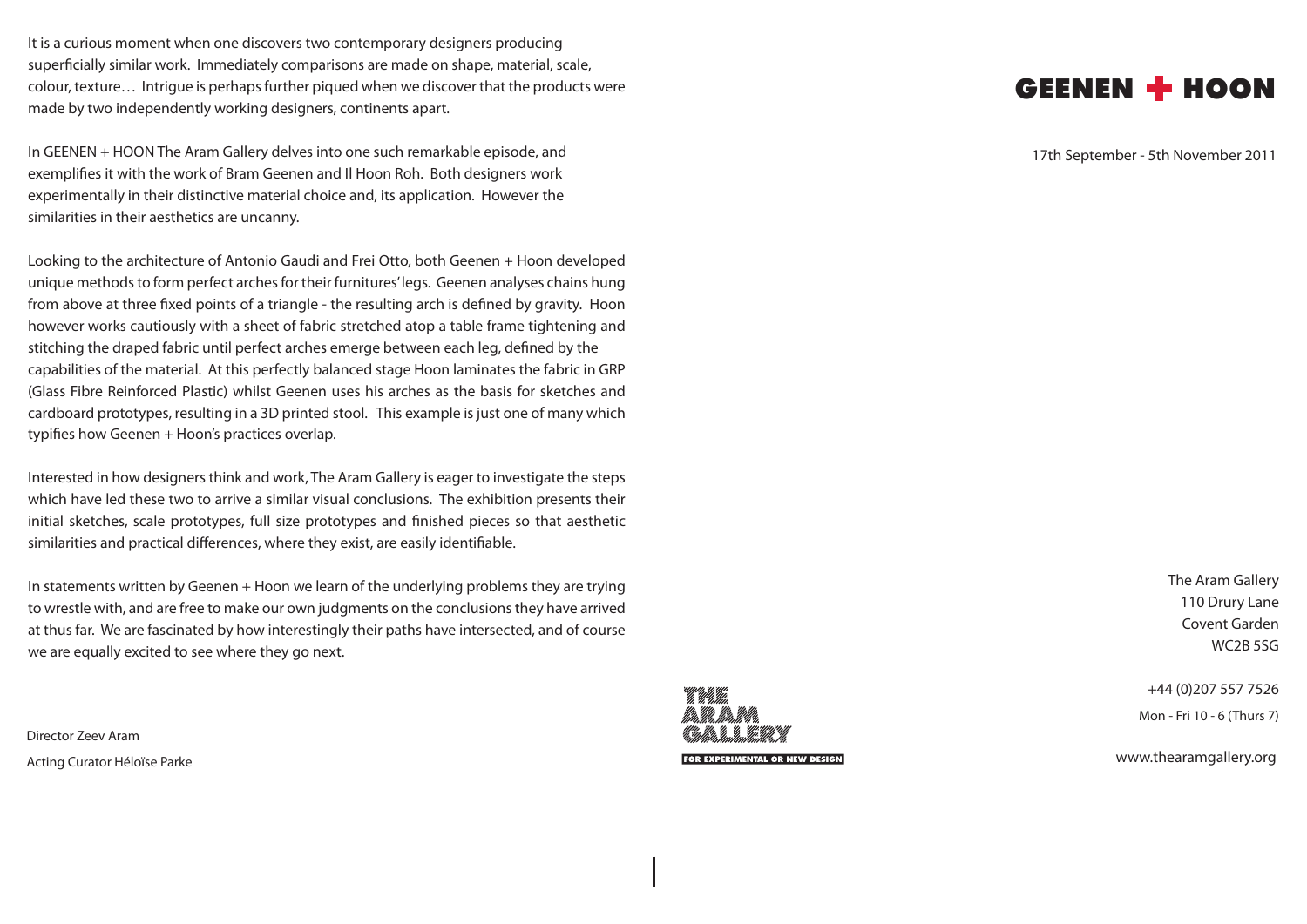

## BRAM GEENEN (NL)

Studio Geenen proposes design solutions for current issues, based on our research of developments in technology and science and their effects on society. In 2009 I designed the Gaudi Stool as a graduation project. An extremely lightweight piece of furniture it was designed using the same methods as were developed by Spanish architect Antonio Gaudi to engineer the strongest shape for his churches. The Gaudi Stool gained international recognition for being an uncompromising and technologically advanced piece of furniture, and was exhibited in many places including Cologne, New York, Prague and Milan, and published internationally. The stool is also included in the permanent collection of the DHUB Design Museum Barcelona.

The following year I developed the Gaudi Chair, cooperating with the Netherlands Organization for Applied Scientific Research and companies specializing in composites and 3D printing. The studio also started working on an online design collaboration platform, to be released in December 2011. We also continue to work on furniture in which high-end techniques and innovative materials are applied.

Projects start off with research into global developments, narrowing down towards investigating more specific technologies and materials, at which stage manufacturers get involved. In drawing knowledge from these specialized companies, each project tries to feedback unconventional solutions to the client. The shapes of our products are mostly defined by physics and material characteristics – used to create logical, natural forms. The final products are progressive yet timeless, inspirational displays of solutions towards better products.

studiogeenen.com